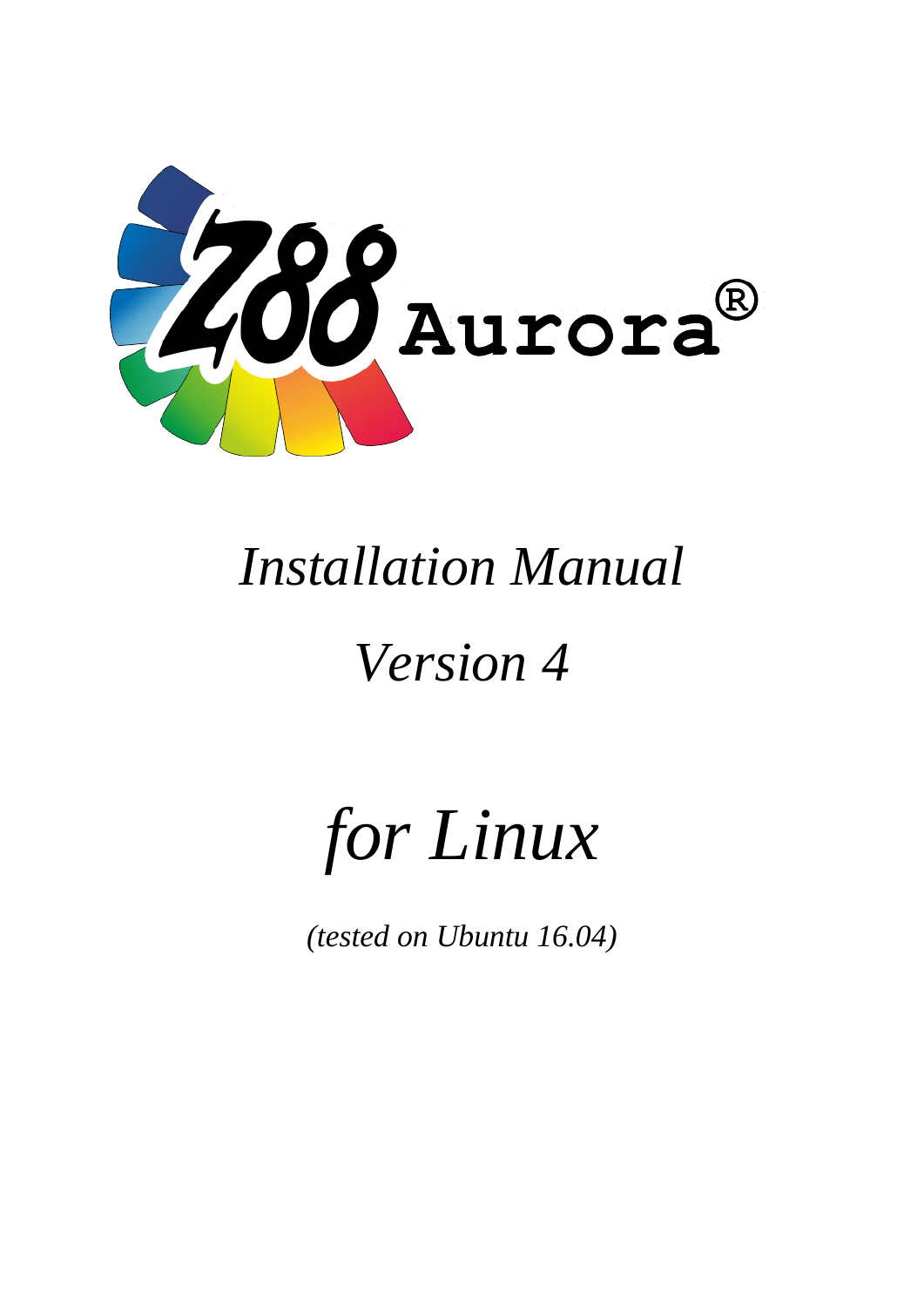



*An easy-to-use Finite-Element-Analysis Program for Windows-, Linux and MacOS computers (64-bit only)*

*This freeware version is the literary property of the Chair for Engineering Design and CAD, University of Bayreuth, Germany, composed and edited by Professor Dr.-Ing. Frank Rieg*

*In collaboration with: Dr.-Ing. Bettina Alber-Laukant; Dipl.-Ing. Daniel Billenstein; Maximilian Braun, M.Sc.; Kevin Deese, M.Sc.; Christian Dinkel, M.Sc.; Pascal Diwisch, M.Sc.; Dr.-Ing. Michael Frisch; Johannes Glamsch, M.Sc.; Christian Glenk, M.Sc.; Dipl.-Ing. Daniel Goller; Dipl.-Wirtsch.-Ing. Reinhard Hackenschmidt; Stefan Hautsch, M.Sc.; Dipl.-Ing. Claudia Kleinschrodt; Dr.-Ing. Dipl.-Math. Martin Neidnicht; Dr.-Ing. Florian Nützel; Dr.-Ing. Bernd Roith; Frank Rudolph, M.Sc.; Dr.-Ing. Alexander Troll; Dipl.-Ing. Felix Viebahn; Dr.-Ing. Christoph Wehmann; Aljoscha Zahn, M.Sc.; Dr.-Ing. Jochen Zapf; Dr.-Ing. Markus Zimmermann; Dr.-Ing. Martin Zimmermann*

> *All rights reserved by the editor Version 4 April 2017*

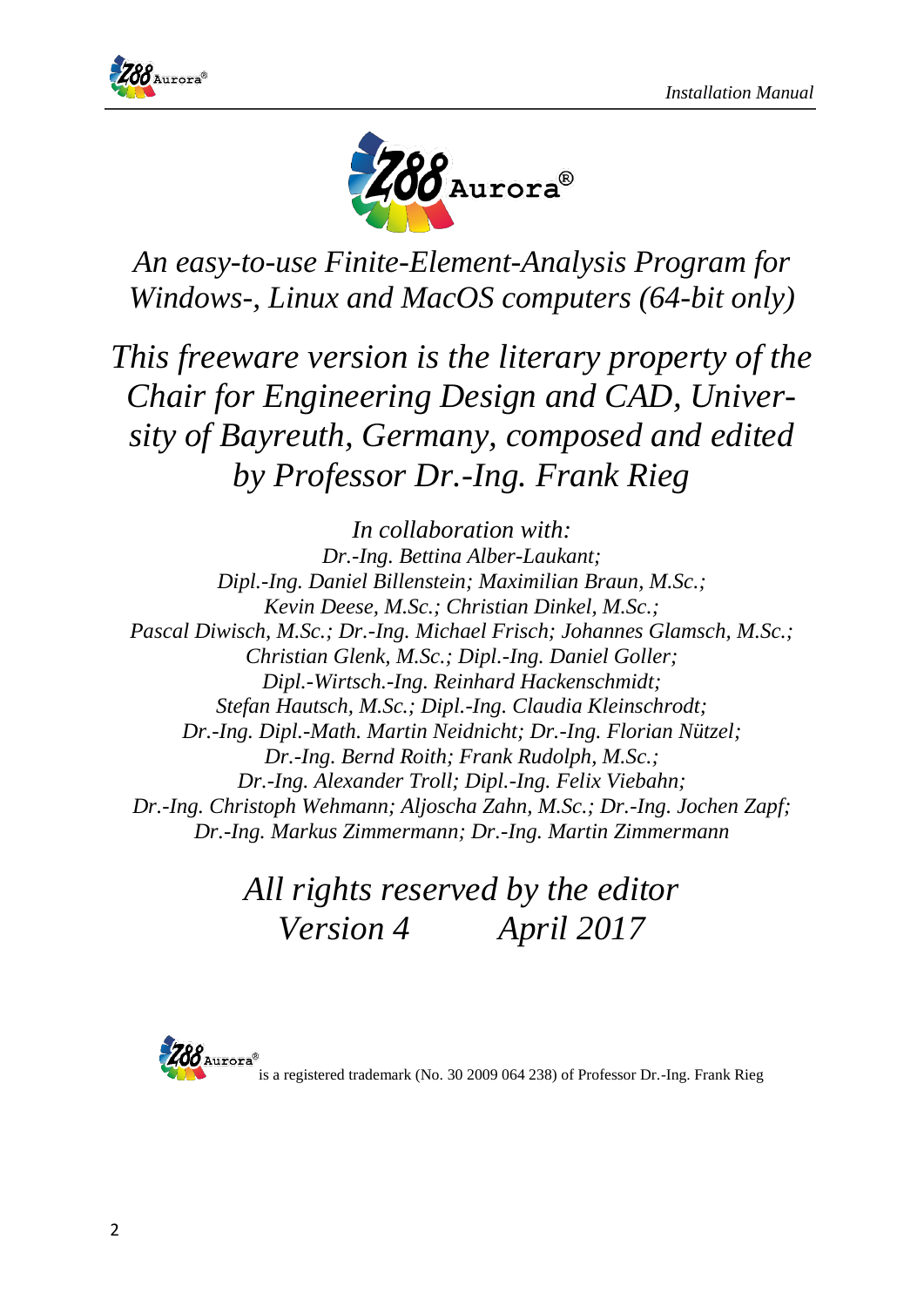

#### **INSTALLATION**

The installation under Linux is managed by an archive (.tar.gz). The following file is required:

**Z88Aurora for Linux (64-bit) Z88AuroraV4\_en.tar.gz**

Be sure to have these packages installed: **libc6 (>= 2.3) libglib2 (>= 2.12.0) libgtk2.0-0 (>= 2.16.0) libgl1 or libgl-mesa-glx libpangox-1.0-0 libglu1** The STEP-Interface, which is based on OpenCASCADE® technology, will also require the following packages: **tcl8.4**

#### **tk8.4**

A browser for displaying PDF-documents (Firefox) or a PDF-Viewer (Evince) and media player (Totem or VLC) are useful for the help features! The videos are provided in the wmv-format.

#### **Installation of Z88Aurora**

Store the archive *Z88AuroraV4\_en.tar.gz* in your Home directory. Open a terminal and go to your home directory. Type the following commands:

- **gunzip Z88AuroraV4\_en.tar.gz**
- **tar –xpf Z88AuroraV4\_en.tar**

A new folder for *Z88Aurora* was created in your home directory.

In the event of problems with the access privileges do the following:

**sudo chmod –R 766 Z88AuroraV4**